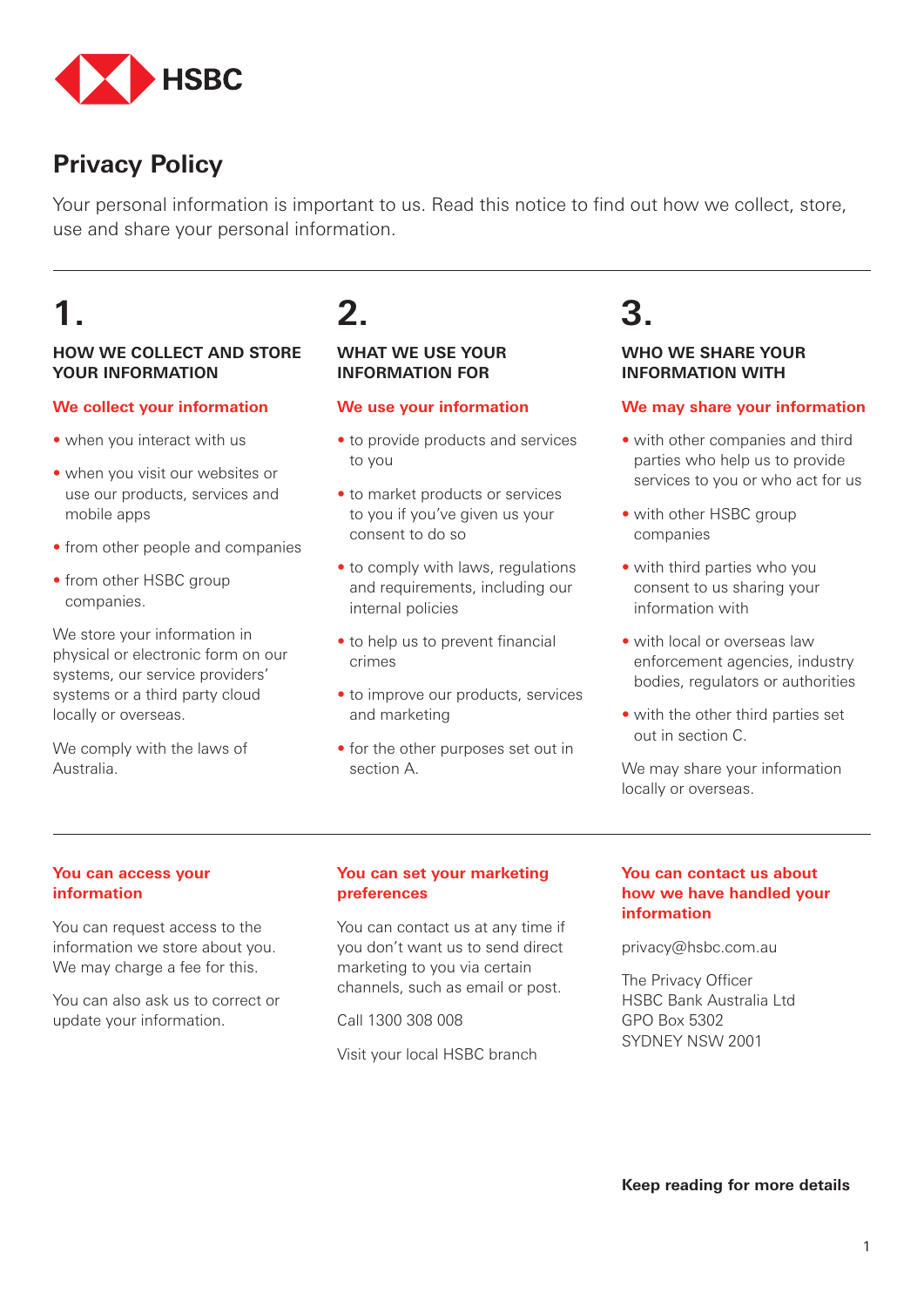

# **A**

#### **Information use**

#### **Your information may be used to**

- assess you for products and services and enable us to provide and operate them
- conduct verification or credit checks and reviews on you, obtain or provide credit references or detect fraudulent applications
- manage our business, including our human resources, credit and other risk management functions and to comply with our internal policies
- design and improve our products, services and marketing
- provide you with marketing information as described below
- provide personalized advertising (including by aggregating your information with information of others)
- exercise our rights under contracts with you, including collecting any amounts due from you
- comply with compulsory or voluntary requirements that we or the HSBC group has such as legal, tax, regulatory, sanctions or market requirements in Australia and overseas
- comply with requests made by different bodies or authorities such as legal, regulatory, law enforcement, government and tax authorities in Australia and overseas. Sometimes we may have to comply with such requests and other times we may choose to voluntarily comply

## **B**

#### **Information collection and storage**

#### **We may collect**

- information (including sensitive information) that you give to us such as your contact and identification details, tax file number or information about your race or origin
- biometric information such as your voice ID and facial recognition information
- your geographic information and location information based on your mobile or other electronic device
- information required under law as set out in section D

If you don't give us information then we may be unable to provide products or services.

We may also collect information about you from third parties such as

- people who act for you or who you give consent to transfer information to us
- publicly available sources or agencies that collect information which they use to create statistics or to verify your identity
- credit reference, debt collection, fraud prevention and government agencies
- those you deal with through our services.

We may generate information about you

• by combining information that we and other HSBC group companies have collected about you and based on the analysis of your interactions with us

# **C**

#### **Information sharing**

#### **We share your information with**

- HSBC group companies or business divisions
- third parties who provide services to us or who you have consented to us sharing your information with
- other third parties we work with or parties we need to share with for the purpose of acting on your instructions
- any bodies or partnerships between law enforcement and the financial sector or authorities, such as legal, regulatory, law enforcement, government and tax authorities in Australia or overseas or anyone acting for them
- any person who you hold a joint account with, people who can give instructions for you and anyone who may give security for your loans
- any third party who we may transfer our business or assets to
- partners and providers of reward, co-branding or loyalty programs, charities or non-profit organisations
- social media advertising partners (who can check if you hold an account with them for advertising purposes and the partner may then use your information to send our adverts to you and advertise to people who have a similar profile to you)

We may share your anonymised information with other parties not listed above. If we do this you won't be identifiable from this information.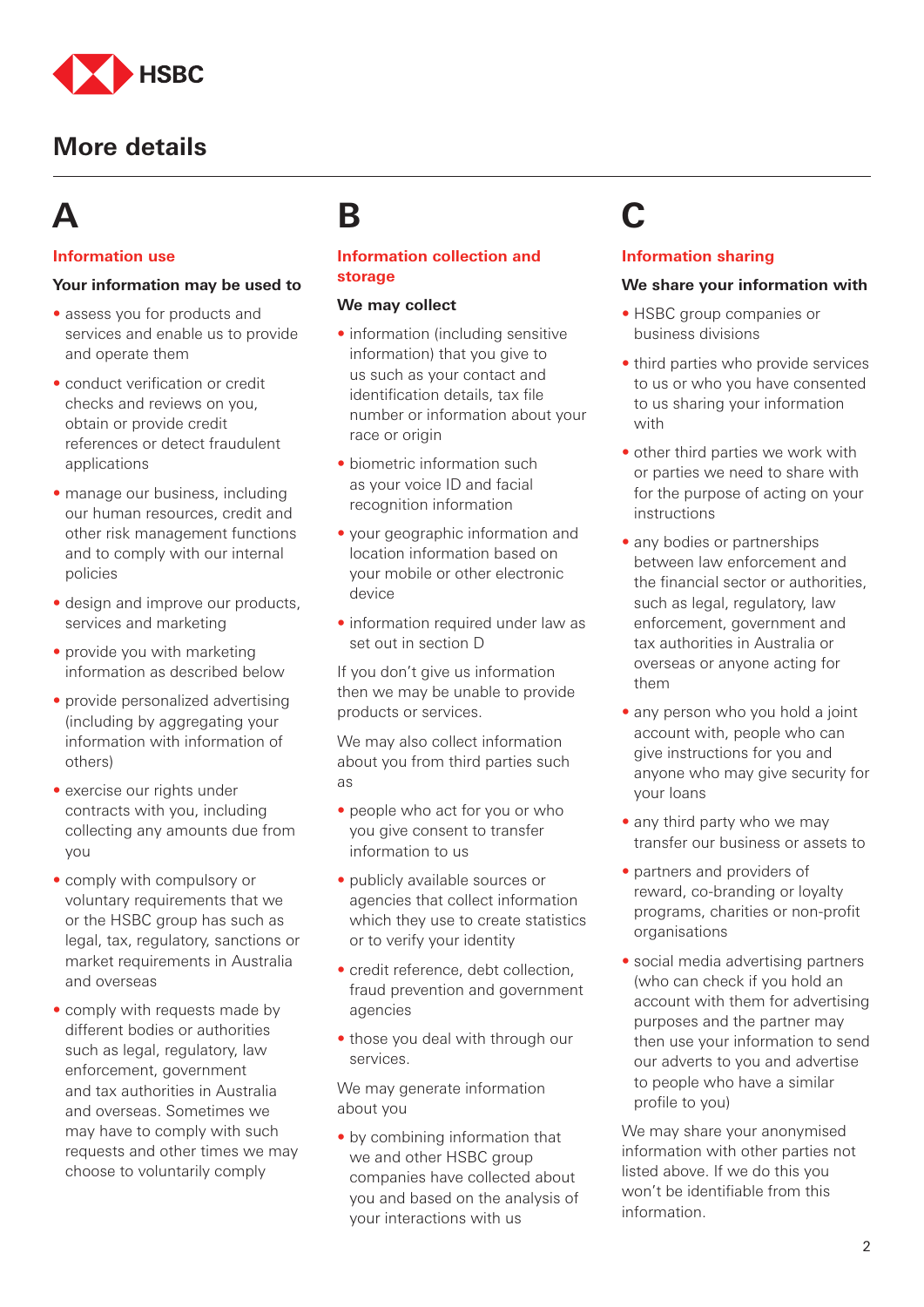

## **A**

#### **Information use**

- comply with our or any HSBC group company's policies, procedures and other commitments in the detection, investigation and prevention of financial and other crimes. This may involve sharing your information in Australia and overseas. This is important in our wider fight against these crimes
- allow any company that we transfer our business or assets to, to evaluate our business and use your information after any transfer
- any other uses for which you have given consent
- any other purpose relating to any of the purposes above.

This Privacy Policy will apply for as long as we store your information. We'll review this Privacy Policy once a year and may make changes. We'll publish a copy of the latest Privacy Policy on our website and send you a copy on request.

## **B**

#### **Information collection and storage**

• through the use of cookies and similar technology when you access our website or apps. See our cookies policy on hsbc.com.au for more details.

#### **Storing your information overseas**

We may transfer and store your information overseas (see section D). Where those countries don't have the same level of protection for personal information, we'll take reasonable steps to ensure overseas recipients provide the same level of protection.

#### **Protecting your stored information**

While we store it, your information is protected by physical, electronic and procedural safeguards and governed by the laws of Australia and the Australian Privacy Principles.

Our third party service providers that receive your information are required to comply with strict measures to protect your information.

#### **If you provide information about others**

If you provide information to us about another person (such as a joint account holder, trustee, beneficiary or guarantor) you must make sure they know you have done this, and agree to us processing their information as set out in this Privacy Policy. You also need to tell them how to find a copy of this Privacy Policy.

# **C**

#### **Information sharing**

#### **Direct Marketing**

This is when we use your personal information to send you details about products, services and offers such as financial, insurance or related products and services provided by us or our co-branding partners, rewards, loyalty privileges or charities. We'll only do this where you've consented (including by you indication of no objection to us).

We may use your contact details and information such as your demographic information, products and services that you are interested in, transaction behaviour, portfolio information, location information, social media information, analytics and formation from third parties when we market you.

You can tell us anytime if you don't want to receive marketing from us by clicking our "unsubscribe" links in our emails, contacting us (it may take a short time to update our records to reflect any change), or updating your preferences on social media platforms.

We'll need to get your separate consent to share your information with others for them to market their products and services to you.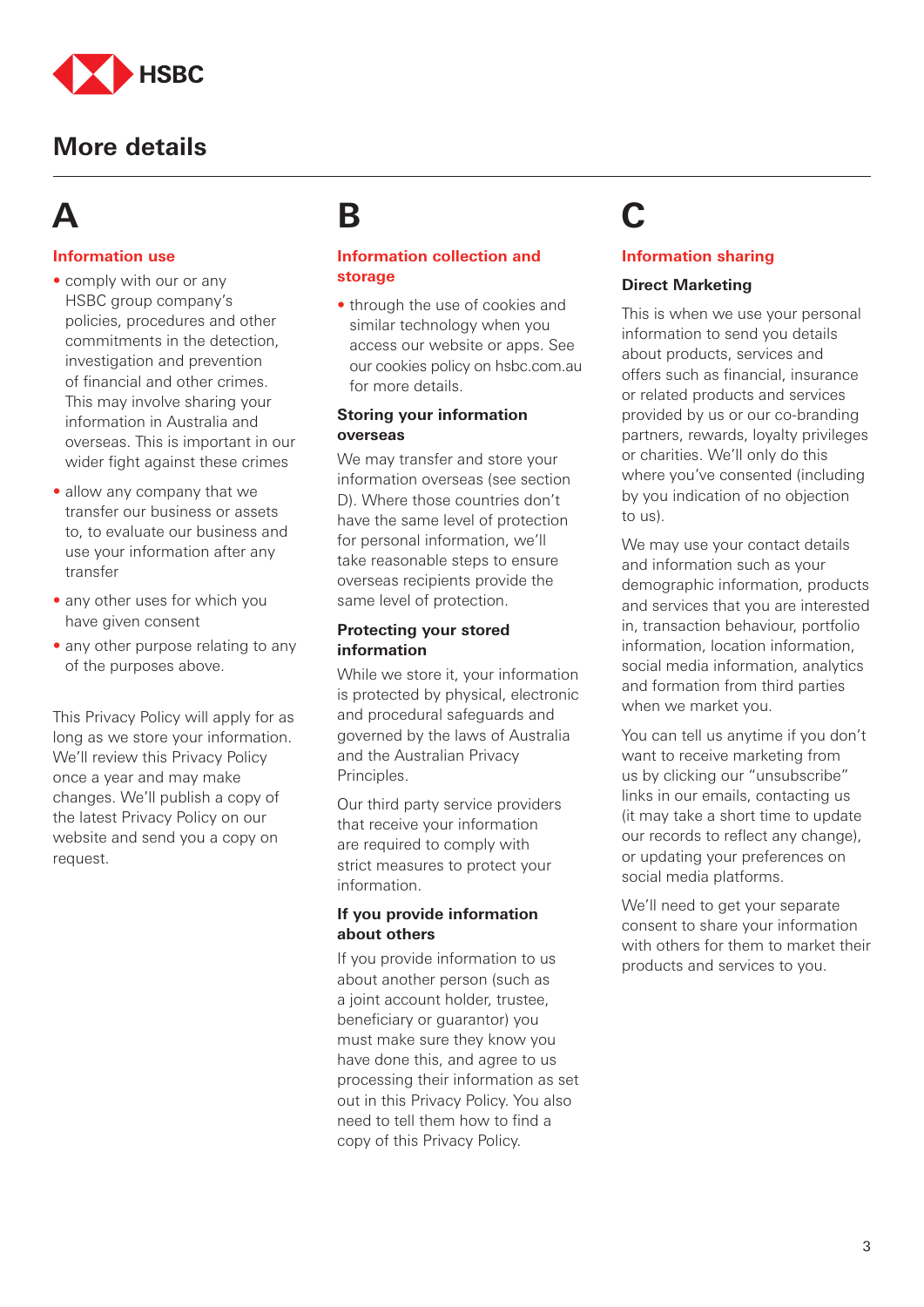

# **D**

#### **Your rights**

You can request access to your information, correct information that we hold about you and give feedback. We may be unable to provide you with access to some information — if so, we'll explain why not unless it's not lawful to tell you. You can also ask us to explain our data policies and practices.

#### **Other information**

We collect the following information because we are required or authorised by or under an Australian law:

- your identification information under the Anti-Money Laundering and Counter-Terrorism Financing Act 2006 (Cth) and Anti-Money Laundering and Counter-Terrorism Financing Rules Instrument 2007 (No. 1)
- your credit or financial information under the National Consumer Credit Protection Act 2009 (Cth)
- your tax file number, if you choose to provide it to us, by the Income Tax Assessment Act 1936 (Cth)

We may ask a credit reporting body to assist in verifying your identify by providing us with an assessment of whether the information we hold about you matches their records. The credit reporting body may use this information and information held by the body of other individuals for the purpose of preparing and providing this assessment to us.

You may be subject to an Information Match Request in relation to information held by an Official Record Holder and a corresponding Information Match Result may be provided to us (via a credit reporting body) if we use the Commonwealth Attorney General's Department Document Verification Service to verify your identity. If you would like more information on what these are please visit www.dvs.gov.au.

The Privacy Act 1988 (Cth) contains certain exemptions in relation to certain acts undertaken in relation to employee records and related bodies corporate. Where appropriate we make use of relevant exemptions in the Act.

This Privacy Policy applies to all HSBC entities operating in Australia. The contact information for all HSBC entities is as set out in this Privacy Policy.

#### **Countries and territories in which we operate:**

HSBC has operations in 65 countries and territories. Our network covers **Europe** (Austria, Belgium, British Virgin Islands, Czech Republic, France, Germany, Greece, Guernsey, Ireland, Isle of Man, Italy, Jersey, Luxembourg, Netherlands, Poland, Russian Federation, Spain, Sweden, Switzerland, United Kingdom), **Asia** (Australia, Bangladesh, China, Hong Kong, India, Japan, Korea Republic of (South), Macao, Malaysia, Maldives, Mauritius, New Caledonia, New Zealand, Philippines, Singapore, Sri Lanka, Taiwan, Vietnam), **North and Latin America** (Argentina, Bermuda, Brazil, Canada, Chile, Colombia, Mexico, Peru, Uruguay, United States of America), and the **Middle East and North Africa** (Algeria, Armenia, Bahrain, Egypt, Israel, Kuwait, Lebanon, Malta, Morocco, Nigeria, Oman, Qatar, Saudi Arabia, South Africa, Turkey, United Arab Emirates).